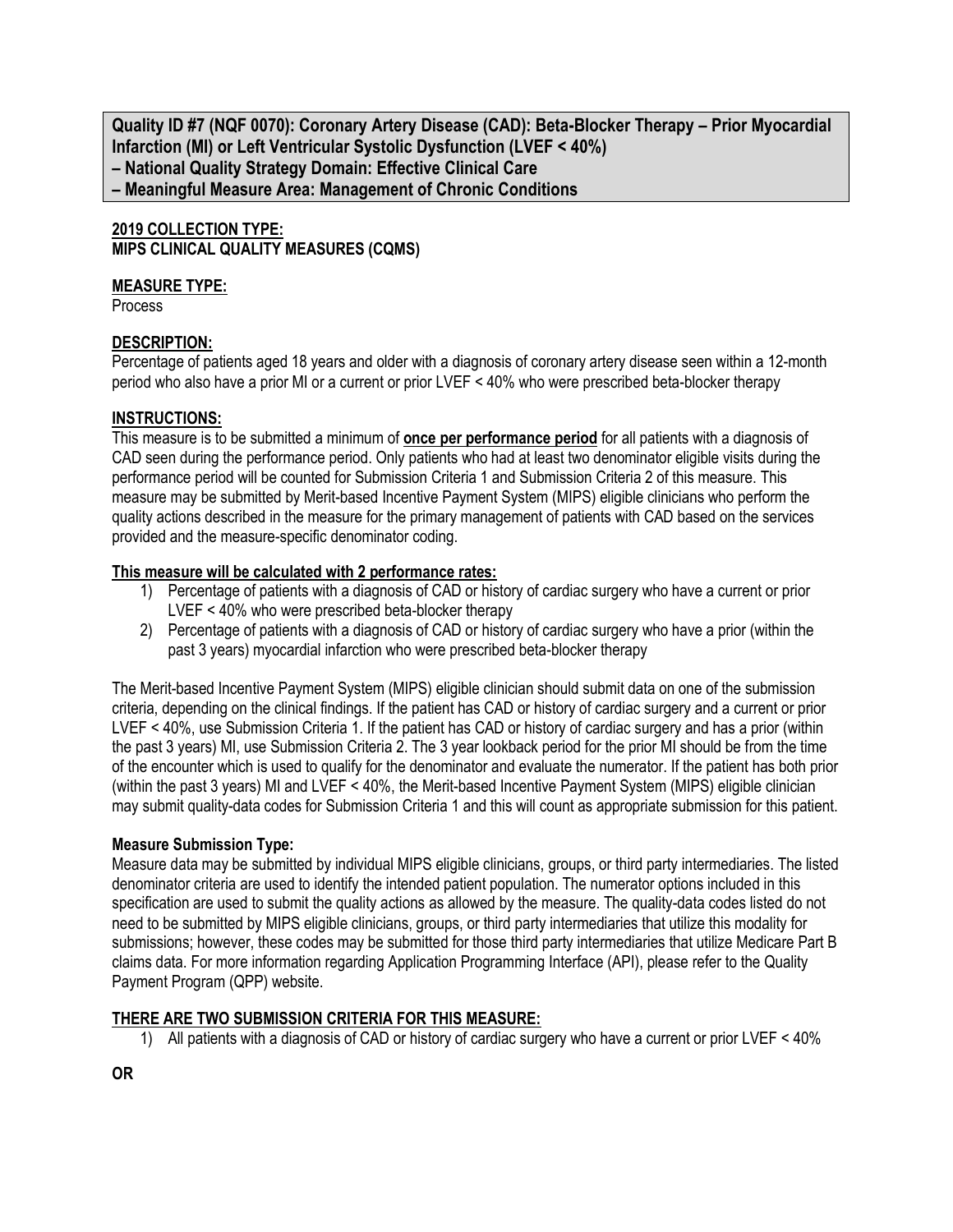2) All patients with a diagnosis of CAD or history of cardiac surgery who have a prior (within the past 3 years) myocardial infarction

## **SUBMISSION CRITERIA 1: ALL PATIENTS WITH A DIAGNOSIS OF CAD OR HISTORY OF CARDIAC SURGERY WHO HAVE A CURRENT OR PRIOR LVEF < 40%**

## **DENOMINATOR (SUBMISSION CRITERIA 1):**

All patients aged 18 years and older with a diagnosis of coronary artery disease seen within a 12-month period who also have a current or prior LVEF < 40%

*DENOMINATOR NOTE: The history of cardiac surgery serves as a proxy for a diagnosis of CAD; a diagnosis is not needed if the patient has documented history of cardiac surgery. Only one of the two criteria – a diagnosis of CAD or history of cardiac surgery proxy – is required. To meet the denominator criteria, a patient must have an active diagnosis of CAD (or proxy documented) at the time of the encounter which is used to qualify for the denominator and evaluate the numerator.*

*The encounter used to evaluate the numerator counts as 1 of the 2 encounters required for denominator inclusion. If the patient meets the CAD diagnosis criterion, the diagnosis needs to be active only at the encounter being evaluated for the numerator action. If the patient meets the proxy of a history of cardiac surgery inclusion criterion, there should be documentation of the proxy at the encounter being evaluated for the numerator action.*

*\*Signifies that this CPT Category I code is a non-covered service under the Medicare Part B Physician Fee Schedule (PFS). These non-covered services should be counted in the denominator population for MIPS CQMs.*

### **Denominator Criteria (Eligible Cases) 1:**

Patients aged  $\geq$  18 years on date of encounter **AND**

**Diagnosis for coronary artery disease (ICD-10-CM):** I20.0, I20.1, I20.8, I20.9, I24.0, I24.1, I24.8, I24.9, I25.10, I25.110, I25.111, I25.118, I25.119, I25.5, I25.6, I25.700, I25.701, I25.708, I25.709, I25.710, I25.711, I25.718, I25.719, I25.720, I25.721, I25.728, I25.729, I25.730, I25.731, I25.738, I25.739, I25.750, I25.751, I25.758, I25.759, I25.760, I25.761, I25.768, I25.769, I25.790, I25.791, I25.798, I25.799, I25.810, I25.811, I25.812, I25.82, I25.83, I25.89, I25.9, Z95.1, Z95.5, Z98.61

**History of cardiac surgery (CPT):** 33140, 33510, 33511, 33512, 33513, 33514, 33516, 33517, 33518, 33519, 33521, 33522, 33523, 33533, 33534, 33535, 33536, 92920, 92924, 92928, 92933, 92937, 92941, 92943, 92980, 92981, 92982, 92984, 92995, 92996

## **AND**

**Patient encounter during performance period – to be used for numerator evaluation (CPT):** 99201, 99202, 99203, 99204, 99205, 99212, 99213, 99214, 99215, 99241\*, 99242\*, 99243\*, 99244\*, 99245\*, 99304, 99305, 99306, 99307, 99308, 99309, 99310, 99324, 99325, 99326, 99327, 99328, 99334, 99335, 99336, 99337, 99341, 99342, 99343, 99344, 99345, 99347, 99348, 99349, 99350 **WITHOUT**

**Telehealth Modifier:** GQ, GT, 95, POS 02

**AND**

**At least one additional patient encounter during performance period (CPT):** 99201, 99202, 99203, 99204, 99205, 99212, 99213, 99214, 99215, 99241\*, 99242\*, 99243\*, 99244\*, 99245\*, 99304, 99305, 99306, 99307, 99308, 99309, 99310, 99324, 99325, 99326, 99327, 99328, 99334, 99335, 99336, 99337, 99341, 99342, 99343, 99344, 99345, 99347, 99348, 99349, 99350 **WITHOUT**

**Telehealth Modifier:** GQ, GT, 95, POS 02

**OR**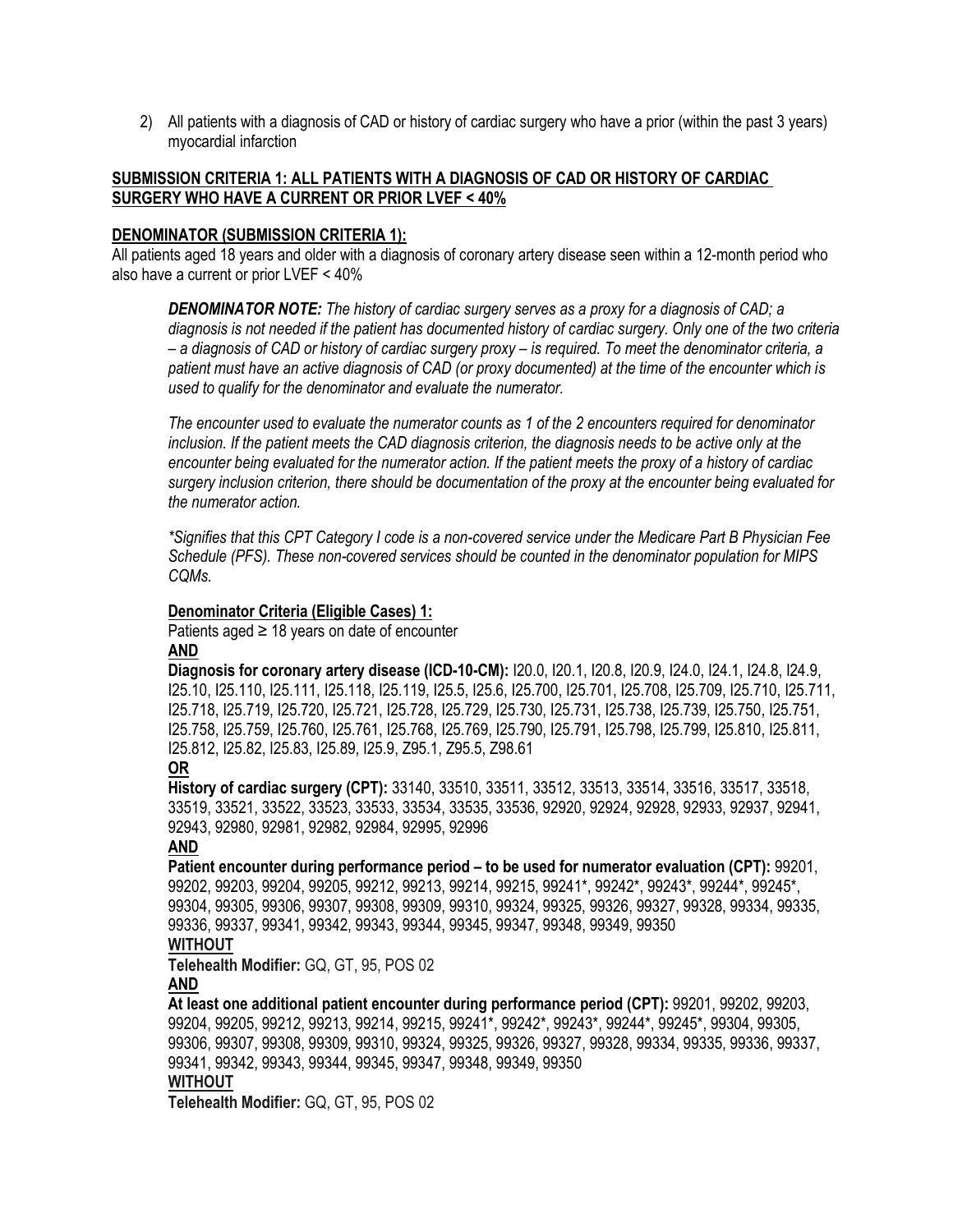**AND**

**Left ventricular ejection fraction (LVEF) < 40%:** G8694

### **NUMERATOR (SUBMISSION CRITERIA 1):**

Patients who were prescribed beta-blocker therapy

#### **Definitions:**

**OR**

**OR**

**Prescribed –** May include prescription given to the patient for beta-blocker therapy at one or more visits in the measurement period OR patient already taking beta-blocker therapy as documented in current medication list.

**Beta-blocker Therapy –** For patients with prior LVEF < 40%, beta-blocker therapy includes the following: bisoprolol, carvedilol, or sustained release metoprolol succinate.

*NUMERATOR NOTE: To meet the intent of the measure, the numerator quality action must be performed at the encounter at which the active diagnosis of CAD or history of cardiac surgery proxy is documented. Denominator Exception(s) are determined on the date of the denominator eligible encounter.*

| <b>Numerator Options:</b><br><b>Performance Met:</b> | Beta-blocker therapy prescribed or currently being taken<br>(G9189)                                                                                   |
|------------------------------------------------------|-------------------------------------------------------------------------------------------------------------------------------------------------------|
| <b>Denominator Exception:</b>                        | Documentation of medical reason(s) for not prescribing<br>beta-blocker therapy (e.g., allergy, intolerance, other<br>medical reasons) (G9190)         |
|                                                      |                                                                                                                                                       |
| <b>Denominator Exception:</b>                        | Documentation of patient reason(s) for not prescribing<br>beta-blocker therapy (e.g., patient declined, other<br>patient reasons) (G9191)             |
|                                                      |                                                                                                                                                       |
| <b>Denominator Exception:</b>                        | Documentation of system reason(s) for not prescribing<br>beta-blocker therapy (e.g., other reasons attributable to<br>the health care system) (G9192) |
| <b>Performance Not Met:</b>                          | Beta-blocker therapy not prescribed, reason not given<br>(G9188)                                                                                      |
|                                                      | <u>OR</u><br><b>OR</b>                                                                                                                                |

**OR**

## **SUBMISSION CRITERIA 2: ALL PATIENTS WITH A DIAGNOSIS OF CAD OR HISTORY OF CARDIAC SURGERY WHO HAVE A PRIOR (WITHIN THE PAST 3 YEARS) MYOCARDIAL INFARCTION**

#### **DENOMINATOR (SUBMISSION CRITERIA 2):**

All patients aged 18 years and older with a diagnosis of coronary artery disease seen within a 12-month period who also have prior (within the past 3 years) MI

## **Definition:**

**Prior Myocardial Infarction (MI)** – for Submission Criteria 2, prior MI is limited to those occurring within the past 3 years.

*DENOMINATOR NOTE: The history of cardiac surgery serves as a proxy for a diagnosis of CAD; a diagnosis is not needed if the patient has documented history of cardiac surgery. Only one of the two criteria*   $-$  *a diagnosis of CAD or history of cardiac surgery proxy – is required. To meet the denominator criteria, a*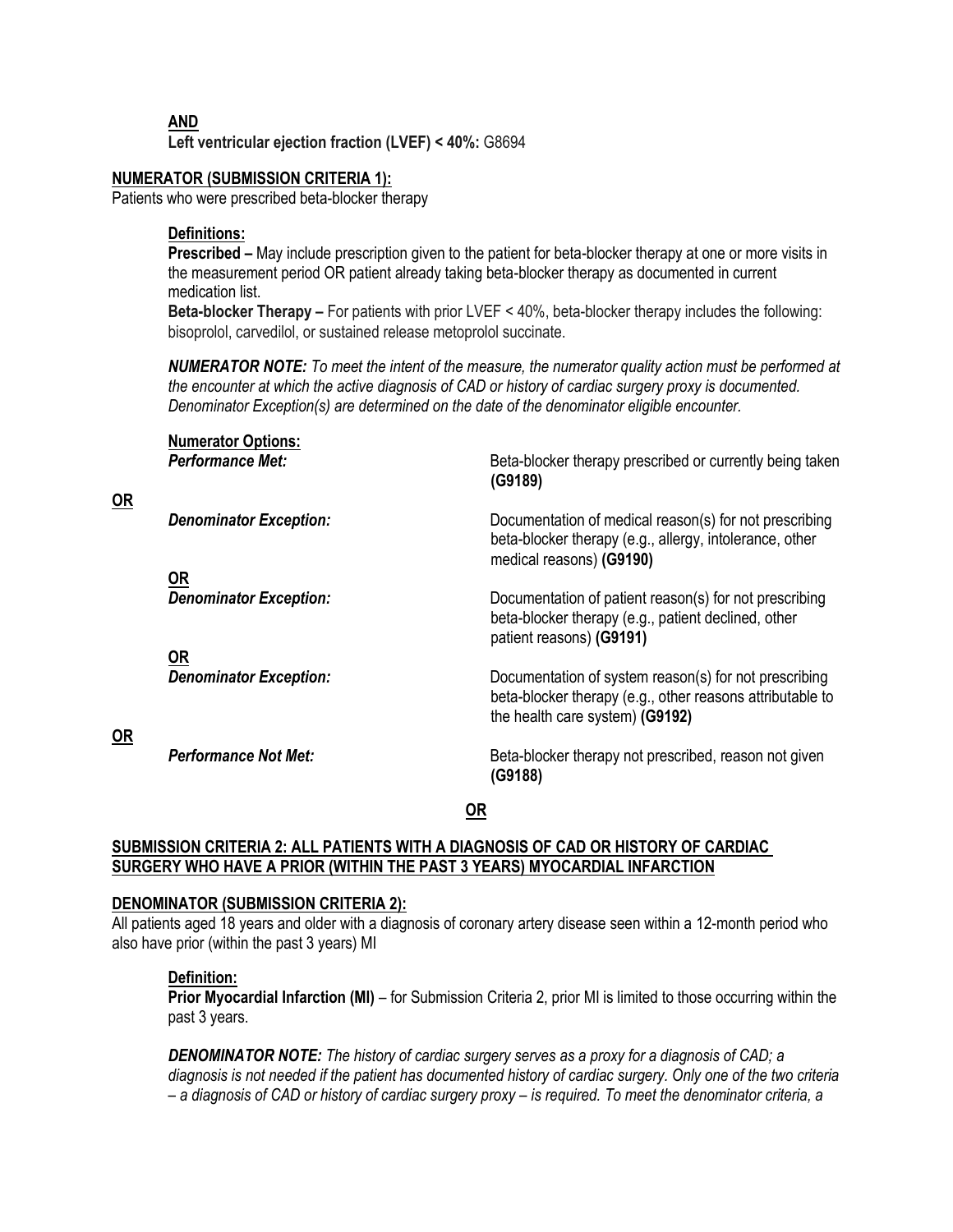*patient must have an active diagnosis of CAD (or proxy documented) at the time of the encounter which is used to qualify for the denominator and evaluate the numerator.*

*The encounter used to evaluate the numerator counts as 1 of the 2 encounters required for denominator inclusion. If the patient meets the CAD diagnosis criterion, the diagnosis needs to be active only at the encounter being evaluated for the numerator action. If the patient meets the proxy of a history of cardiac surgery inclusion criterion, there should be documentation of the proxy at the encounter being evaluated for the numerator action.*

*\*Signifies that this CPT Category I code is a non-covered service under the Medicare Part B Physician Fee Schedule (PFS). These non-covered services should be counted in the denominator population for MIPS CQMs.*

#### **Denominator Criteria (Eligible Cases) 2:**

Patients aged  $\geq$  18 years on date of encounter **AND**

**Diagnosis for coronary artery disease (ICD-10-CM):** I20.0, I20.1, I20.8, I20.9, I24.0, I24.1, I24.8, I24.9, I25.10, I25.110, I25.111, I25.118, I25.119, I25.5, I25.6, I25.700, I25.701, I25.708, I25.709, I25.710, I25.711, I25.718, I25.719, I25.720, I25.721, I25.728, I25.729, I25.730, I25.731, I25.738, I25.739, I25.750, I25.751, I25.758, I25.759, I25.760, I25.761, I25.768, I25.769, I25.790, I25.791, I25.798, I25.799, I25.810, I25.811, I25.812, I25.82, I25.83, I25.89, I25.9, Z95.1, Z95.5, Z98.61

#### **OR**

**History of cardiac surgery (CPT):** 33140, 33510, 33511, 33512, 33513, 33514, 33516, 33517, 33518, 33519, 33521, 33522, 33523, 33533, 33534, 33535, 33536, 92920, 92924, 92928, 92933, 92937, 92941, 92943, 92980, 92981, 92982, 92984, 92995, 92996

#### **AND**

**Diagnosis for myocardial infarction– includes patient that had a prior (within the past 3 years) myocardial infarction (ICD-10-CM):** I21.01, I21.02, I21.09, I21.11, I21.19, I21.21, I21.29, I21.3, I21.4, I21.9, I21.A1, I21.A9, I22.0, I22.1, I22.2, I22.8, I22.9, I24.1, I25.2

## **AND**

**Patient encounter during performance period – to be used for numerator evaluation (CPT):** 99201, 99202, 99203, 99204, 99205, 99212, 99213, 99214, 99215, 99241\*, 99242\*, 99243\*, 99244\*, 99245\*, 99304, 99305, 99306, 99307, 99308, 99309, 99310, 99324, 99325, 99326, 99327, 99328, 99334, 99335, 99336, 99337, 99341, 99342, 99343, 99344, 99345, 99347, 99348, 99349, 99350 **WITHOUT**

**Telehealth Modifier:** GQ, GT, 95, POS 02

#### **AND**

**At least one additional patient encounter during performance period (CPT):** 99201, 99202, 99203, 99204, 99205, 99212, 99213, 99214, 99215, 99241\*, 99242\*, 99243\*, 99244\*, 99245\*, 99304, 99305, 99306, 99307, 99308, 99309, 99310, 99324, 99325, 99326, 99327, 99328, 99334, 99335, 99336, 99337, 99341, 99342, 99343, 99344, 99345, 99347, 99348, 99349, 99350 **WITHOUT**

## **Telehealth Modifier:** GQ, GT, 95, POS 02

## **NUMERATOR (SUBMISSION CRITERIA 2):**

Patients who were prescribed beta-blocker therapy

## **Definitions:**

**Prescribed –** May include prescription given to the patient for beta-blocker therapy at one or more visits in the measurement period OR patient already taking beta-blocker therapy as documented in current medication list.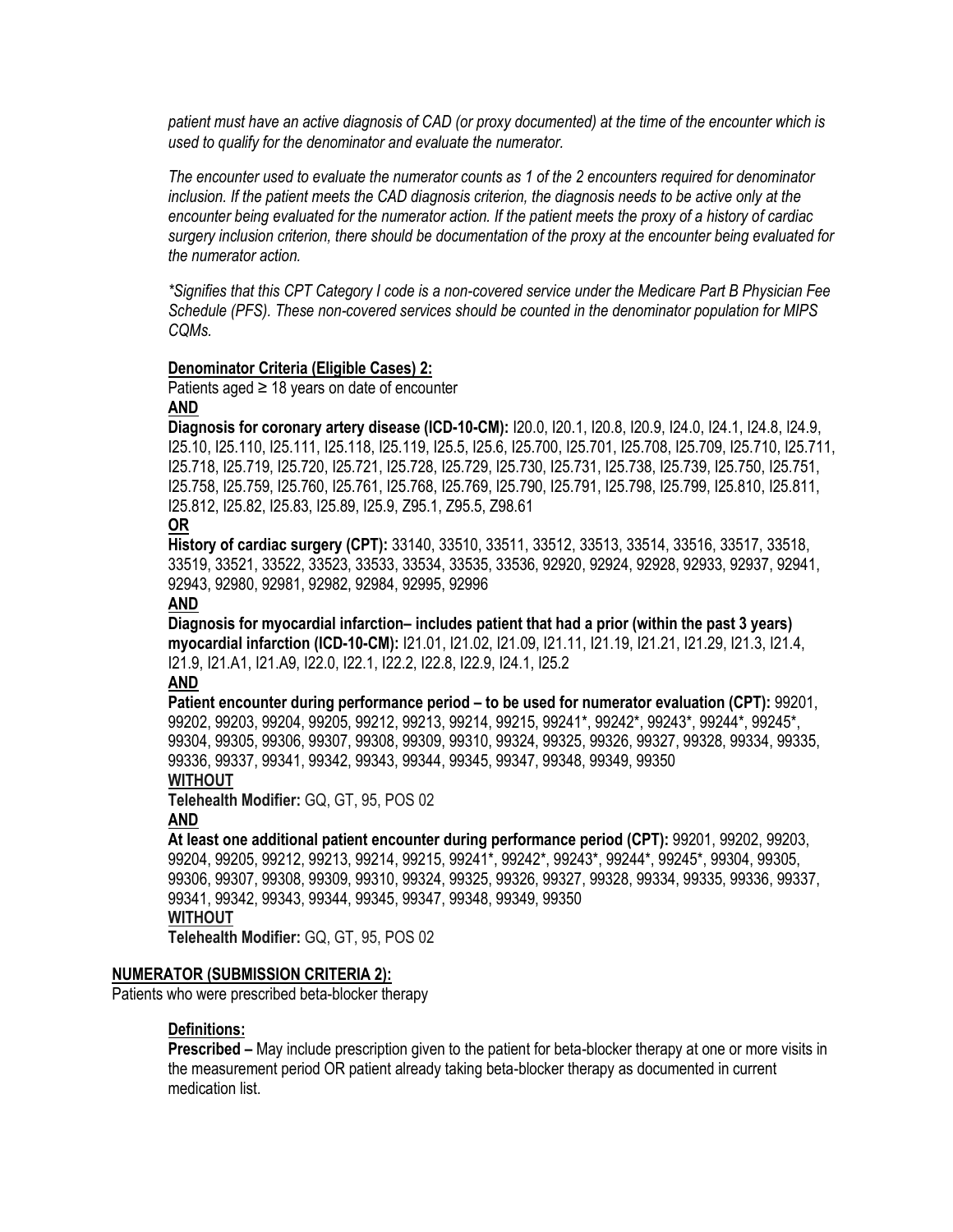**Beta-blocker Therapy –** For patients with prior MI, beta-blocker therapy includes any agent within the betablocker drug class. As of 2015, no recommendations or evidence are cited in current stable ischemic heart disease guidelines for preferential use of specific agents.

*NUMERATOR NOTE: To meet the intent of the measure, the numerator quality action must be performed at the encounter at which the active diagnosis of CAD or history of cardiac surgery proxy is documented. Denominator Exception(s) are determined on the date of the denominator eligible encounter.*

| <b>Numerator Options:</b><br><b>Performance Met:</b> | Beta-blocker therapy prescribed or currently being taken<br>(4008F)                                                                                         |
|------------------------------------------------------|-------------------------------------------------------------------------------------------------------------------------------------------------------------|
| <b>Denominator Exception:</b>                        | Documentation of medical reason(s) for not prescribing<br>beta-blocker therapy (eg, allergy, intolerance, other<br>medical reasons) (4008F with 1P)         |
| <u>OR</u><br><b>Denominator Exception:</b>           | Documentation of patient reason(s) for not prescribing<br>beta-blocker therapy (eg, patient declined, other patient<br>reasons) (4008F with 2P)             |
| <u>OR</u><br><b>Denominator Exception:</b>           | Documentation of system reason(s) for not prescribing<br>beta-blocker therapy (eg, other reasons attributable to<br>the health care system) (4008F with 3P) |
| <b>Performance Not Met:</b>                          | Beta-blocker therapy not prescribed, reason not<br>otherwise specified (4008F with 8P)                                                                      |

## **RATIONALE:**

**OR**

**OR**

For patients with coronary artery disease (CAD), beta-blockers are recommended for 3 years after myocardial infarction or acute coronary syndrome. Beta-blockers, particularly carvedilol, metoprolol succinate, or bisoprolol which have been shown to reduce risk of death, are recommended indefinitely for patients with CAD and LV systolic dysfunction. These agents have proven efficacy in reducing angina onset and improving the ischemic threshold during exercise. In patients who have suffered an MI, beta-blockers significantly reduce deaths and recurrent MIs (ACCF/AHA/ACP/AATS/PCNA/SCAI/STS, 2012).

Nonadherence to cardioprotective medications is prevalent among outpatients with CAD and can be associated with a broad range of adverse outcomes, including all-cause and cardiovascular mortality, cardiovascular hospitalizations, and the need for revascularization procedures (ACC/AHA, 2002).

This measure is intended to promote beta-blocker usage in select patients with CAD.

## **CLINICAL RECOMMENDATION STATEMENTS:**

Beta-blocker therapy should be started and continued for 3 years in all patients with normal LV function after MI or ACS. (Class I, Level of Evidence: B) (ACCF/AHA/ACP/AATS/PCNA/SCAI/STS, 2012)

Beta-blocker therapy should be used in all patients with LV systolic dysfunction (EF <= 40%) with heart failure or prior MI, unless contraindicated. (Use should be limited to carvedilol, metoprolol succinate, or bisoprolol, which have been shown to reduce risk of death.) (Class I, Level of Evidence: A) (ACCF/AHA/ACP/AATS/PCNA/SCAI/STS, 2012)

## **COPYRIGHT:**

The Measure is not a clinical guideline, does not establish a standard of medical care, and has not been tested for all potential applications.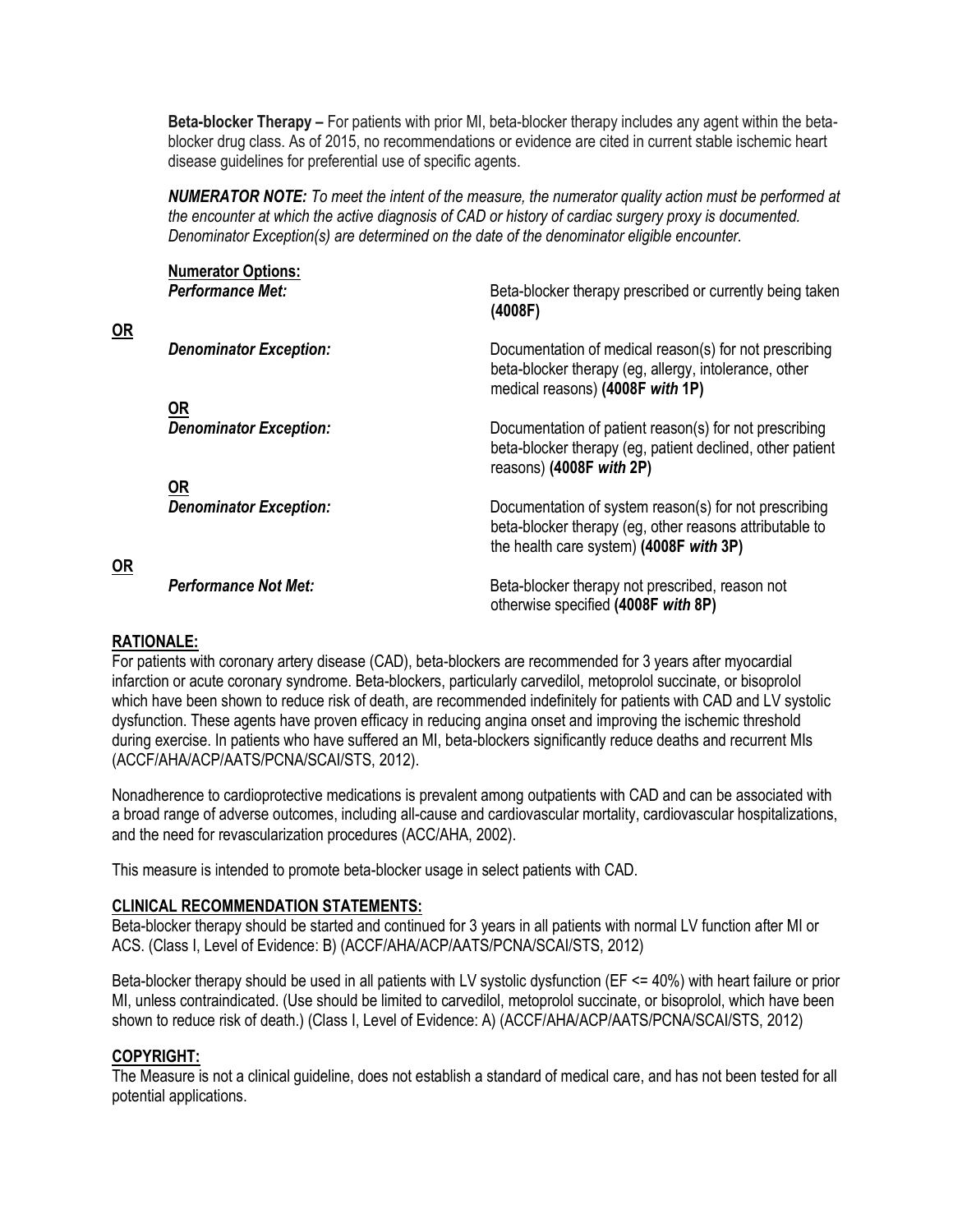The Measure, while copyrighted, can be reproduced and distributed, without modification, for noncommercial purposes, eg, use by health care providers in connection with their practices. Commercial use is defined as the sale, license, or distribution of the Measure for commercial gain, or incorporation of the Measure into a product or service that is sold, licensed or distributed for commercial gain.

Commercial uses of the Measure require a license agreement between the user and the American Medical Association (AMA), American College of Cardiology (ACC) or the American Heart Association (AHA). Neither the AMA, nor ACC, nor AHA, nor the former AMA-convened Physican Consortium for Performance Improvement® (AMA-PCPI), nor the PCPI® Foundation (PCPI®), nor their members shall be responsible for any use of the Measure.

AMA and PCPI encourage use of the Measure by other health care professionals, where appropriate.

## **THE MEASURE AND SPECIFICATIONS ARE PROVIDED "AS IS" WITHOUT WARRANTY OF ANY KIND.**

© 2018 American College of Cardiology, American Heart Association and American Medical Association. All Rights Reserved.

Limited proprietary coding is contained in the Measure specifications for convenience. Users of the proprietary code sets should obtain all necessary licenses from the owners of these code sets. The AMA, ACC, AHA, the PCPI and its members and former members of the AMA-PCPI disclaim all liability for use or accuracy of any Current Procedural Terminology (CPT®) or other coding contained in the specifications.

CPT® contained in the Measure specifications is copyright 2004-2018 American Medical Association. LOINC® is copyright 2004-2018 Regenstrief Institute, Inc. This material contains SNOMED Clinical Terms® (SNOMED CT®) copyright 2004-2018 International Health Terminology Standards Development Organisation. ICD-10 is copyright 2018 World Health Organization. All Rights Reserved.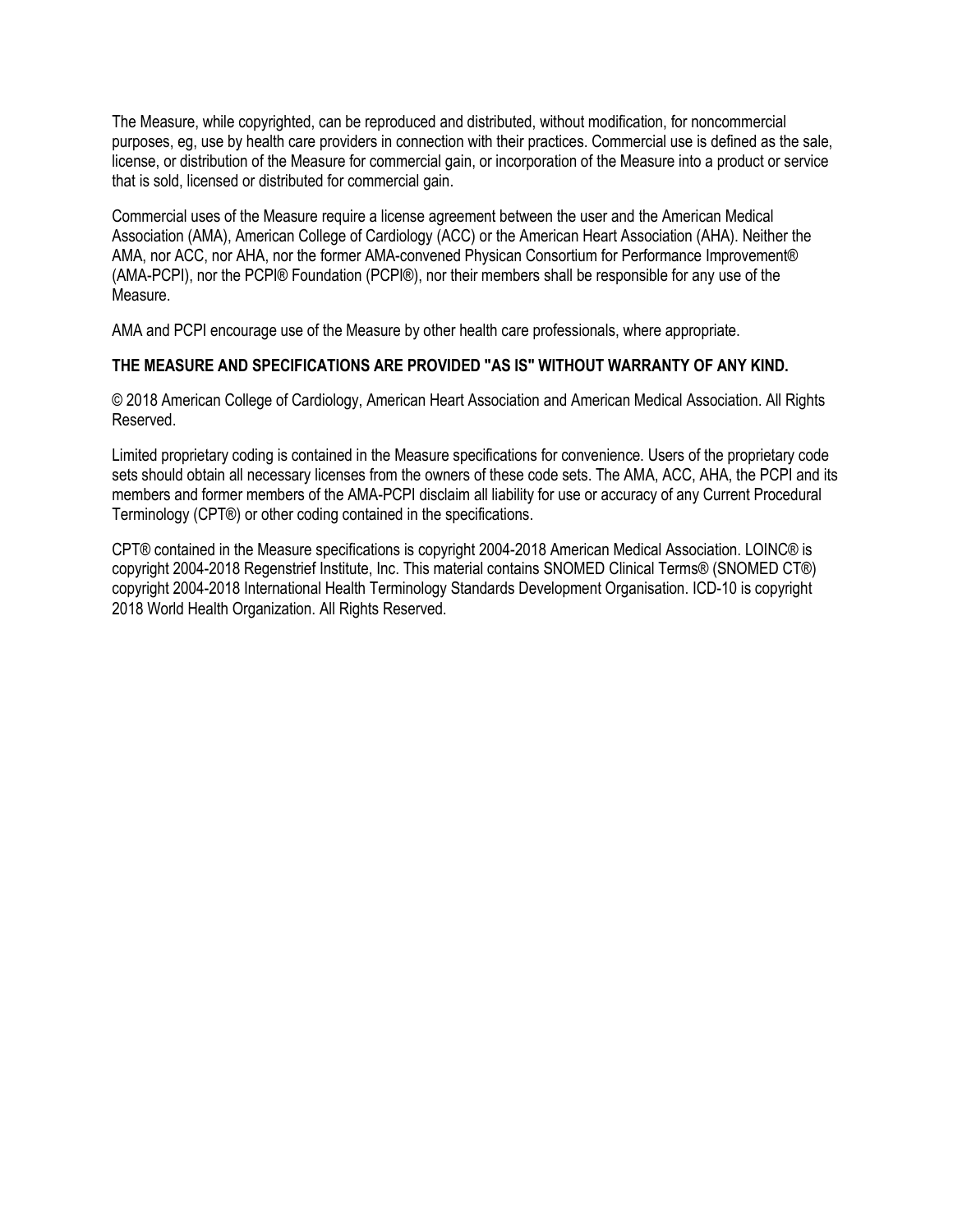

This measure should be calculated with two Performance Rates. Review the Sample Calculations to ensure the data completeness and performance rates are calculated accurately<br>\*See the posted Measure Specification for specifi

\*\*If the patient has both prior (within the past 3 years) MI and LVEF < 40%, Submission Criteria One will count as appropriate submission for this patient.<br>\*\*If is anticipated for registry data submission that for every pe

performance rate.<br>NOTE: Submission Frequency: Patient-process.

CPT only oopyright 2018 American Medical Association. All rights reserved.<br>The measure diagrams were developed by CMS as a supplemental resource to be used in conjunction w<br>measure specifications. They should not be used a vith the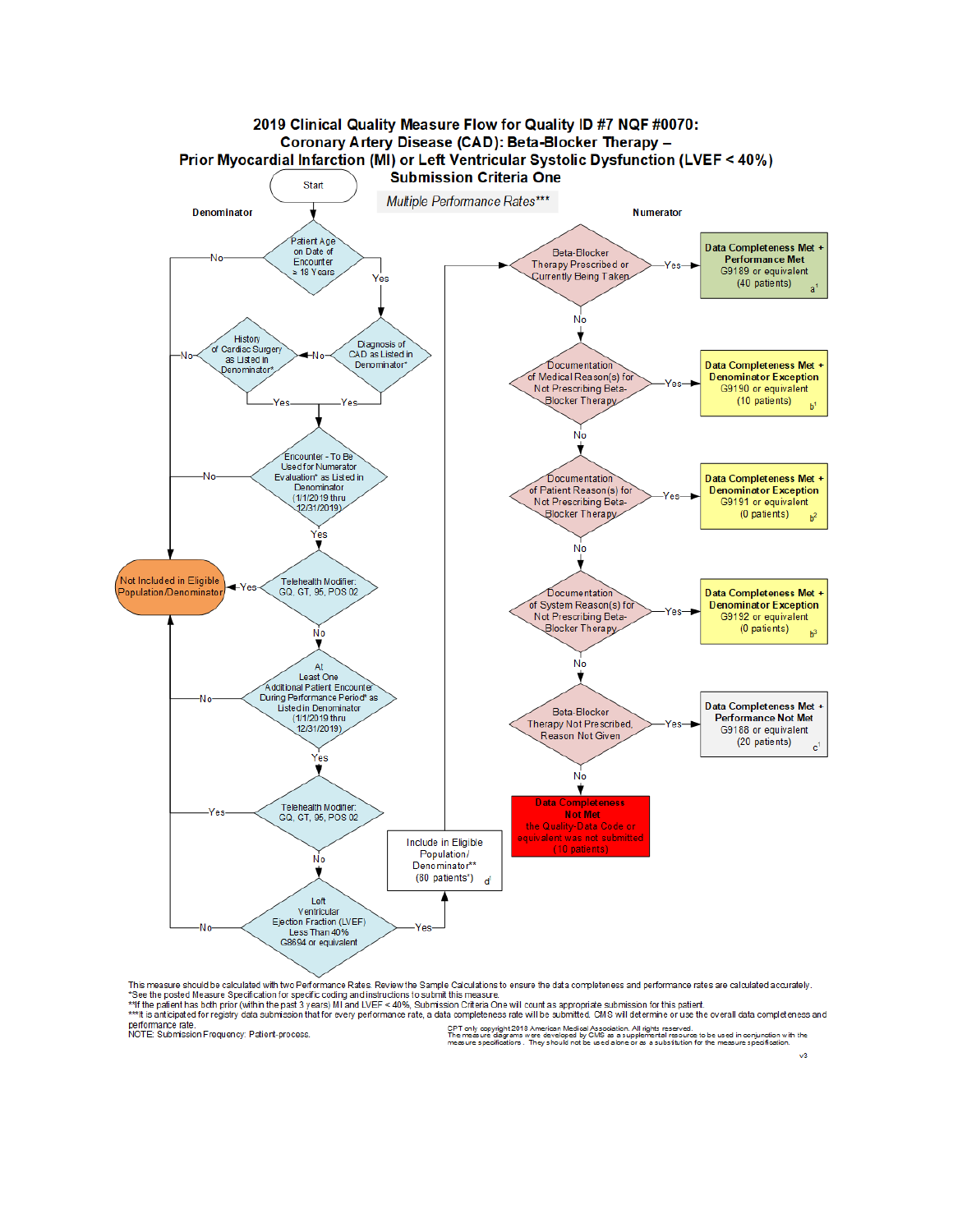

This measure should be calculated with two Performance Rates. Review the Sample Calculations to ensure the data completeness and performance rates are calculated accurately. The posted Measure Specification for specific coding and instructions to submit this measure.<br>\*\*If the patient has both prior (within the past 3 years) MI and LVEF < 40%, Submission Criteria One will count as appropriate s

\*\*\*It is anticipated for registry data submission that for every performance rate, a data completeness rate will be submitted. CMS will determine or use the overall data completeness and performance rate.

NOTE: Submission Frequency: Patient-process

CPT only copyright 2018 American Medical Association. All rights reserved.<br>The measure diagrams were developed by CMS as a supplemental resource to be used in conjunction with the<br>measure specifications. They should not be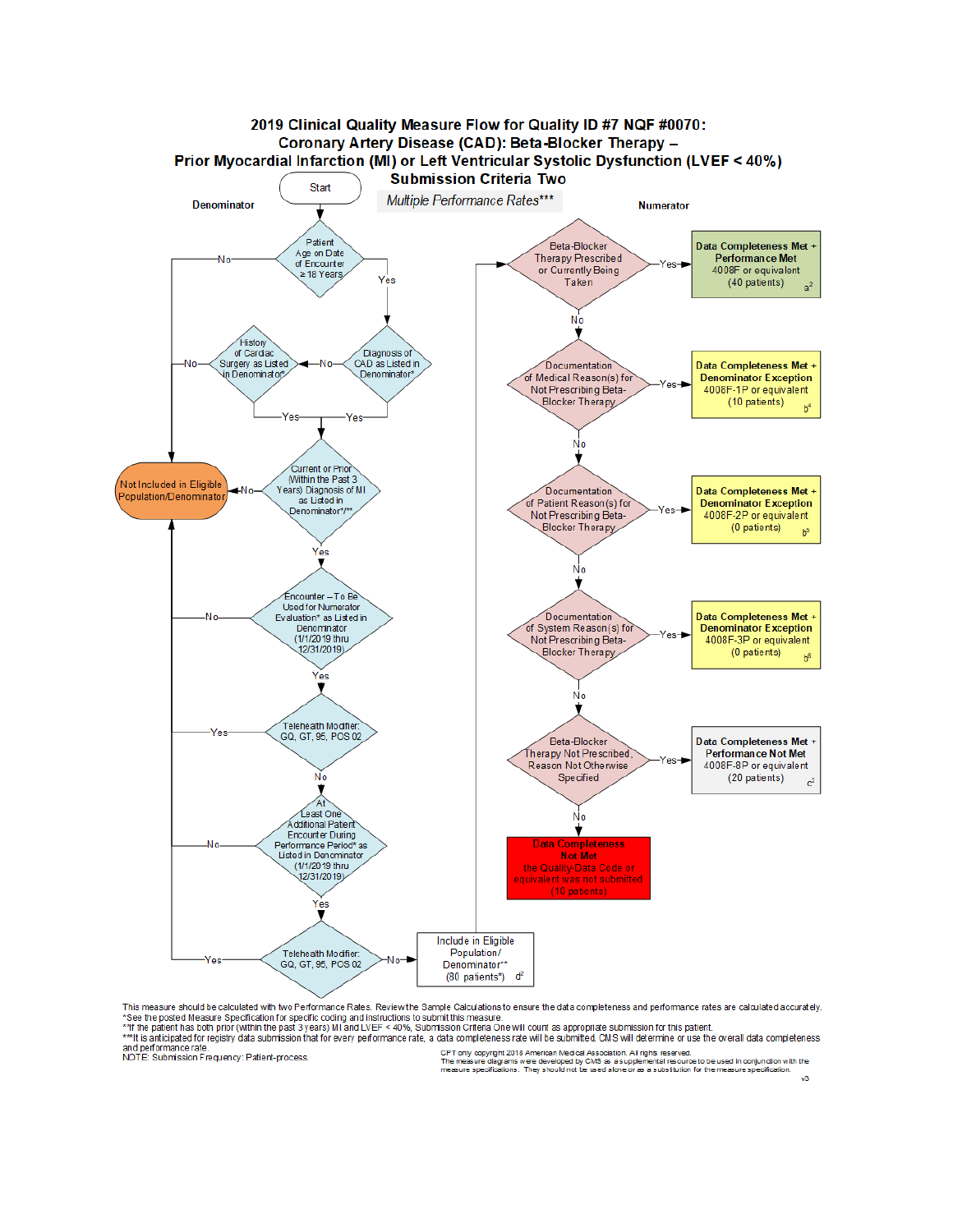#### 2019 Clinical Quality Measure Flow for Quality ID #7 NQF #0070: Coronary Artery Disease (CAD): Beta-Blocker Therapy -Prior Myocardial Infarction (MI) or Left Ventricular Systolic Dysfunction (LVEF < 40%)

Multiple Performance Rates\*\*\*



| SAMPLE CALCULATIONS: Data Completeness and Performance Rate Two: Myocardial Infarction                                                                                                                                                                                  |  |  |  |  |
|-------------------------------------------------------------------------------------------------------------------------------------------------------------------------------------------------------------------------------------------------------------------------|--|--|--|--|
| Data Completeness Two***=<br>Performance Met ( $a^2$ =40 patients) + Denominator Exception ( $b^4+b^5+b^6=10$ patients) + Performance Not Met ( $c^2=20$ patients) = 70 patients = 87.50%<br>Eligible Population / Denominator $(d^2 = 80$ patients)<br>$= 80$ patients |  |  |  |  |
| Performance Rate Two =<br>Performance Met $(a^2=40$ patients)<br>$= 40$ patients = 66.67%<br>Data Completeness Two Numerator (70 patients) - Denominator Exception (b4+b5+b6=10 patients) = 60 patients                                                                 |  |  |  |  |
|                                                                                                                                                                                                                                                                         |  |  |  |  |

This measure should be calculated with two Performance Rates. Review the Sample Calculations to ensure the data completeness and performance rates are calculated accurately.<br>\*\*\*It is anticipated for registry data submissio and performance rate.

NOTE: Submission Frequency: Patient-process.

CPT only copyright 2018 American Medical Association. All rights reserved.<br>The measure diagrams were developed by CMS as a supplemental resource to be used in conjunction with the<br>measure specifications. They should not be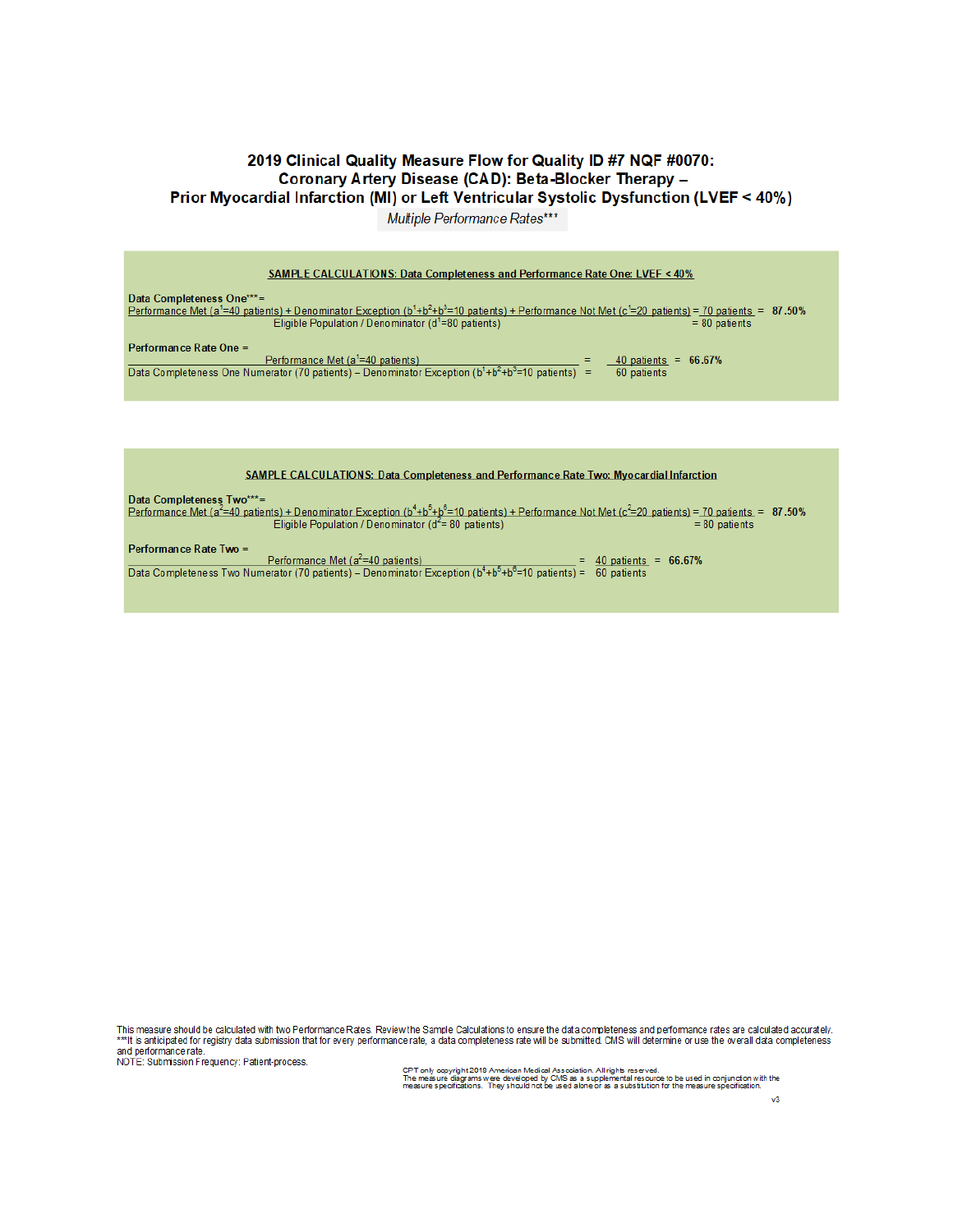# **2019 Clinical Quality Measure Flow Narrative for Quality ID #7 NQF #0070: Coronary Artery Disease (CAD): Beta-Blocker Therapy – Prior Myocardial Infarction (MI) or Left Ventricular Systolic Dysfunction (LVEF < 40%)**

Please refer to the specific section of the specification to identify the denominator and numerator information for use in submitting this Individual Specification.

## **Submission Criteria 1**

- 1. Start with Denominator
- 2. Check Patient Age:
	- a. If Patient Age is greater than or equal to 18 Years on Date of Encounter equals No during the measurement period, do not include in Eligible Population. Stop Processing.
	- b. If Patient Age is greater than or equal to18 Years on Date of Encounter equals Yes during the measurement period, proceed to check Patient Diagnosis.
- 3. Check Patient Diagnosis (CAD):
	- a. If Diagnosis of CAD as Listed in the Denominator equals No, proceed to check Patient Procedure.
	- b. If Diagnosis of CAD as Listed in the Denominator equals Yes, proceed to check Encounter-To be Used for Numerator Evaluation.
- 4. Check Patient Procedure (History of Cardiac Surgery):
	- a. If History of Cardiac Surgery as Listed in the Denominator equals No, do not include in Eligible Population. Stop Processing.
	- b. If History of Cardiac Surgery as Listed in the Denominator equals Yes, proceed to check Encounter To Be Used for Numerator Evaluation.
- 5. Check Encounter To Be Used for Numerator Evaluation:
	- a. If Encounter To Be Used for Numerator Evaluation as Listed in the Denominator equals No, do not include in Eligible Population. Stop Processing.
	- b. If Encounter To Be Used for Numerator Evaluation as Listed in the Denominator equals Yes, proceed to check Telehealth Modifier.
- 6. Check Telehealth Modifier:
	- a. If Telehealth Modifier equals Yes, do not include in Eligible Population. Stop Processing.
	- b. If Telehealth Modifier equals No, proceed to check At Least One Additional Patient Encounter During Performance Period.
- 7. Check At Least One Additional Patient Encounter During Performance Period:
	- a. If At Least One Additional Patient Encounter During Performance Period as Listed in the Denominator equals No, do not include in Eligible Population. Stop Processing.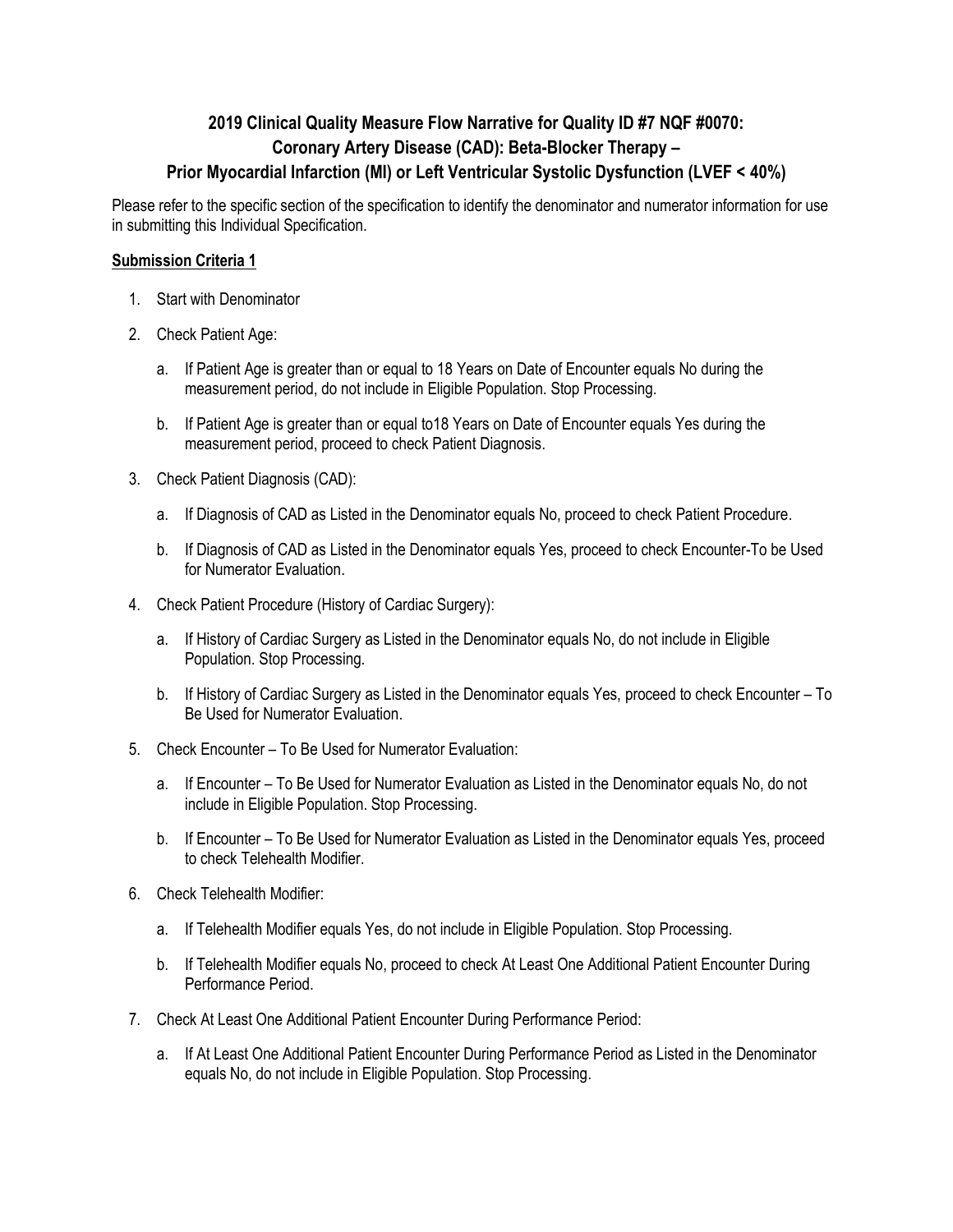- b. If At Least One Additional Patient Encounter During Performance Period as Listed in the Denominator equals Yes, proceed to check Telehealth Modifier.
- 8. Check Telehealth Modifier:
	- a. If Telehealth Modifier equals Yes, do not include in Eligible Population. Stop Processing.
	- b. If Telehealth Modifier equals No, proceed to check Left Ventricular Ejection Fraction (LVEF) Less Than 40%.
- 9. Check Left Ventricular Ejection Fraction (LVEF) Less Than 40%:
	- a. If Left Ventricular Ejection Fraction (LVEF) Less Than 40% equals No, do not include in Eligible Population. Stop Processing.
	- b. If Left Ventricular Ejection Fraction (LVEF) Less Than 40% equals Yes, include in Eligible Population.
- 10. Denominator Population:
	- a. Denominator Population is all Eligible Patients in the Denominator. Denominator is represented as Denominator in the Sample Calculation listed at the end of this document. Letter d<sup>1</sup> equals 80 patients in the Sample Calculation.
- 11. Start Numerator
- 12. Check Beta-Blocker Therapy Prescribed or Currently Being Taken:
	- a. If Beta-Blocker Therapy Prescribed or Currently Being Taken equals Yes, include in Data Completeness Met and Performance Met.
	- b. Data Completeness Met and Performance Met letter is represented in the Data Completeness and Performance Rate in the Sample Calculation listed at the end of this document. Letter a<sup>1</sup> equals 40 patients in the Sample Calculation.
	- c. If Beta-Blocker Therapy Prescribed or Currently Being Taken equals No, proceed to check Documentation of Medical Reason(s) for Not Prescribing Beta-Blocker Therapy.
- 13. Check Documentation of Medical Reason(s) for Not Prescribing Beta-Blocker Therapy:
	- a. If Documentation of Medical Reason(s) for Not Prescribing Beta-Blocker Therapy equals Yes, include in Data Completeness Met and Denominator Exception.
	- b. Data Completeness Met and Denominator Exception letter is represented in the Data Completeness and Performance Rate in the Sample Calculation listed at the end of this document. Letter b<sup>1</sup> equals 10 patients in the Sample Calculation.
	- c. If Documentation of Medical Reason(s) for Not Prescribing Beta-Blocker Therapy equals No, proceed to check Documentation of Patient Reason(s) for Not Prescribing Beta-Blocker Therapy.
- 14. Check Documentation of Patient Reason(s) for Not Prescribing Beta-Blocker Therapy:
	- a. If Documentation of Patient Reason(s) for Not Prescribing Beta-Blocker Therapy equals Yes, include in Data Completeness Met and Denominator Exception.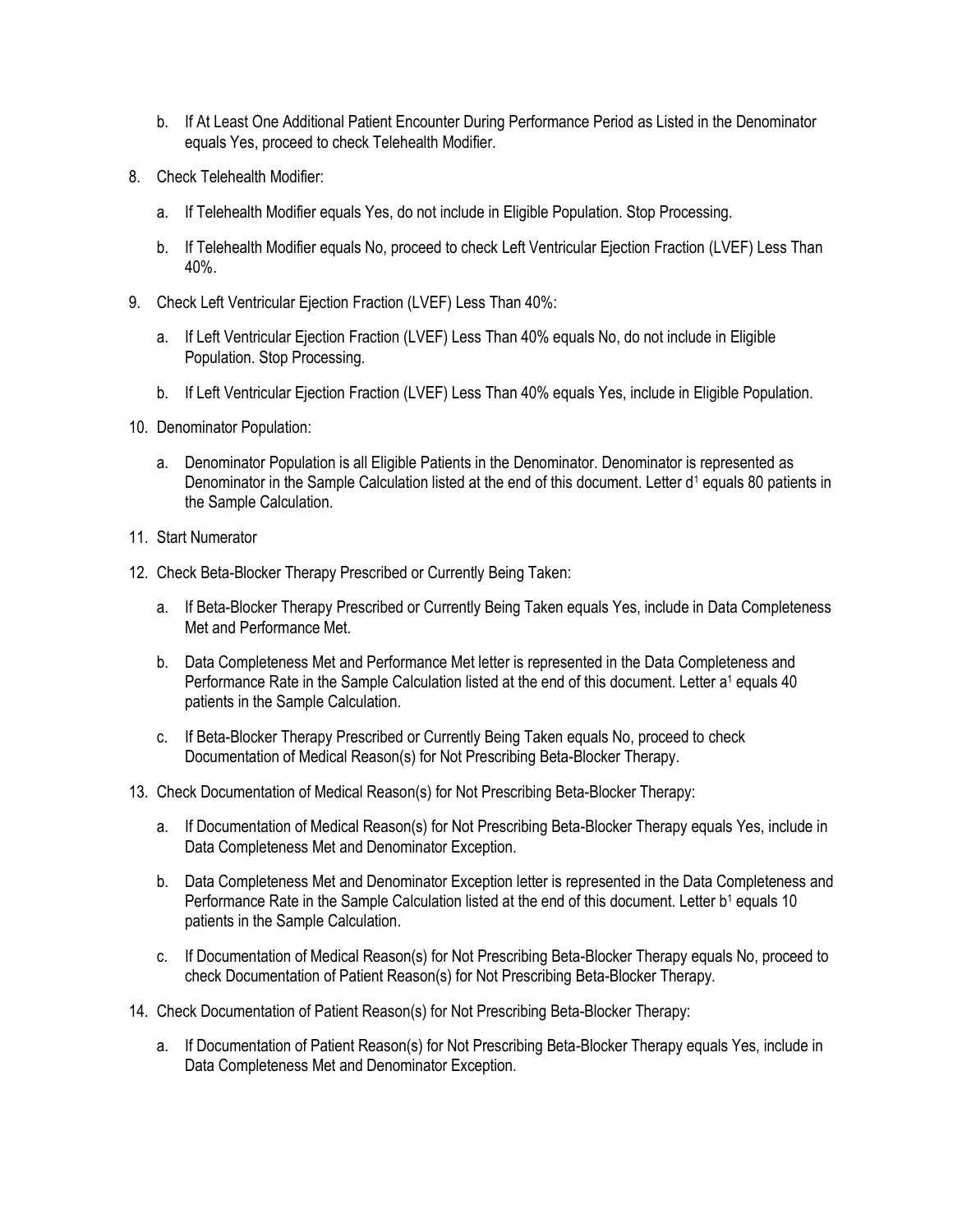- b. Data Completeness Met and Denominator Exception letter is represented in the Data Completeness and Performance Rate in the Sample Calculation listed at the end of this document. Letter b<sup>2</sup> equals 0 patients in the Sample Calculation.
- c. If Documentation of Patient Reason(s) for Not Prescribing Beta-Blocker Therapy equals No, proceed to check Documentation of System Reason(s) for Not Prescribing Beta-Blocker Therapy.
- 15. Check Documentation of System Reason(s) for Not Prescribing Beta-Blocker Therapy:
	- a. If Documentation of System Reason(s) for Not Prescribing Beta-Blocker Therapy equals Yes, include in Data Completeness Met and Denominator Exception.
	- b. Data Completeness Met and Denominator Exception letter is represented in the Data Completeness and Performance Rate in the Sample Calculation listed at the end of this document. Letter b<sup>3</sup> equals 0 patients in the Sample Calculation.
	- c. If Documentation of System Reason(s) for Not Prescribing Beta-Blocker Therapy equals No, proceed to check Beta-Blocker Therapy Not Prescribed, Reason Not Given.
- 16. Check Beta-Blocker Therapy Not Prescribed, Reason Not Given:
	- a. If Beta-Blocker Therapy Not Prescribed, Reason Not Given equals Yes, include in Data Completeness Met and Performance Not Met.
	- b. Data Completeness Met and Performance Not Met letter is represented in the Data Completeness in the Sample Calculation listed at the end of this document. Letter c<sup>1</sup> equals 20 patients in the Sample Calculation.
	- c. If Beta-Blocker Therapy Not Prescribed, Reason Not Given equals No, proceed to check Data Completeness Not Met.
- 17. Check Data Completeness Not Met:
	- a. If Data Completeness Not Met, the Quality Data Code or equivalent was not submitted. 10 patients have been subtracted from the Data Completeness Numerator in the Sample Calculation.

| SAMPLE CALCULATION S: Data Completeness and Performance Rate One: LVEF < 40%                                                                                                                                                                                                                                                      |  |  |  |  |
|-----------------------------------------------------------------------------------------------------------------------------------------------------------------------------------------------------------------------------------------------------------------------------------------------------------------------------------|--|--|--|--|
| Data Completeness One***=<br>Performance Met (a <sup>1</sup> =40 patients) + Denominator Exception (b <sup>1</sup> +b <sup>2</sup> +b <sup>3</sup> =10 patients) + Performance Not Met (c <sup>1</sup> =20 patients) = 70 patients = 87.50%<br>Eligible Population / Denominator (d <sup>1</sup> =80 patients)<br>$= 80$ patients |  |  |  |  |
| Performance Rate One =<br>Performance Met $(a1=40$ patients)<br>40 patients = $66.67\%$<br>Data Completeness One Numerator (70 patients) - Denominator Exception ( $b^1+b^2+b^3=10$ patients) =<br>60 patients                                                                                                                    |  |  |  |  |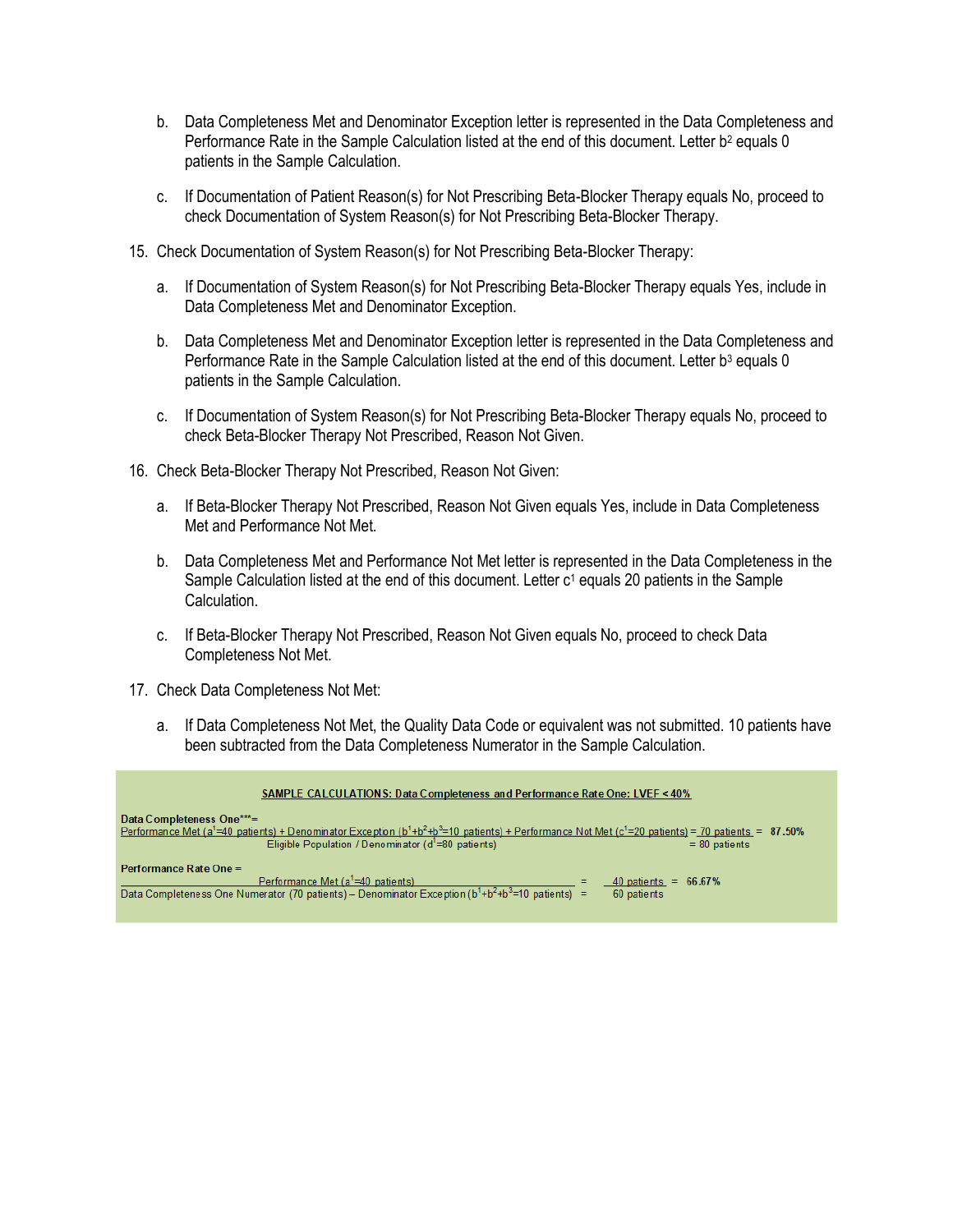# **2019 Clinical Quality Measure Flow Narrative for Quality ID #7 NQF #0070: Coronary Artery Disease (CAD): Beta-Blocker Therapy – Prior Myocardial Infarction (MI) or Left Ventricular Systolic Dysfunction (LVEF < 40%)**

Please refer to the specific section of the specification to identify the denominator and numerator information for use in submitting this Individual Specification.

## **Submission Criteria 2**

- 1. Start with Denominator
- 2. Check Patient Age:
	- a. If Patient Age is greater than or equal to 18 Years on Date of Encounter equals No during the measurement period, do not include in Eligible Population. Stop Processing.
	- b. If Patient Age is greater than or equal to18 Years on Date of Encounter equals Yes during the measurement period, proceed to check Patient Diagnosis.
- 3. Check Patient Diagnosis (CAD):
	- a. If Diagnosis of CAD as Listed in the Denominator equals No, proceed to check Patient Procedure.
	- b. If Diagnosis of CAD as Listed in the Denominator equals Yes, proceed to check Current or Prior (Within the Past 3 Years) Diagnosis of MI.
- 4. Check Patient Procedure (History of Cardiac Surgery):
	- a. If History of Cardiac Surgery as Listed in the Denominator equals No, do not include in Eligible Population. Stop Processing.
	- b. If History of Cardiac Surgery as Listed in the Denominator equals Yes, proceed to check Current or Prior (Within the Past 3 Years) Diagnosis of MI.
- 5. Check Current or Prior (Within the Past 3 Years) Diagnosis of MI:
	- a. If Current or Prior (Within the Past 3 Years) Diagnosis of MI equals No, do not include in Eligible Population. Stop Processing.
	- b. If Current or Prior (Within the Past 3 Years) Diagnosis of MI equals Yes, proceed to check Encounter To Be Used for Numerator Evaluation.
- 6. Check Encounter To Be Used for Numerator Evaluation:
	- a. If Encounter To Be Used for Numerator Evaluation as Listed in the Denominator equals No, do not include in Eligible Population. Stop Processing.
	- b. If Encounter To Be Used for Numerator Evaluation as Listed in the Denominator equals Yes, proceed to check Telehealth Modifier.
- 7. Check Telehealth Modifier:
	- a. If Telehealth Modifier equals Yes, do not include in Eligible Population. Stop Processing.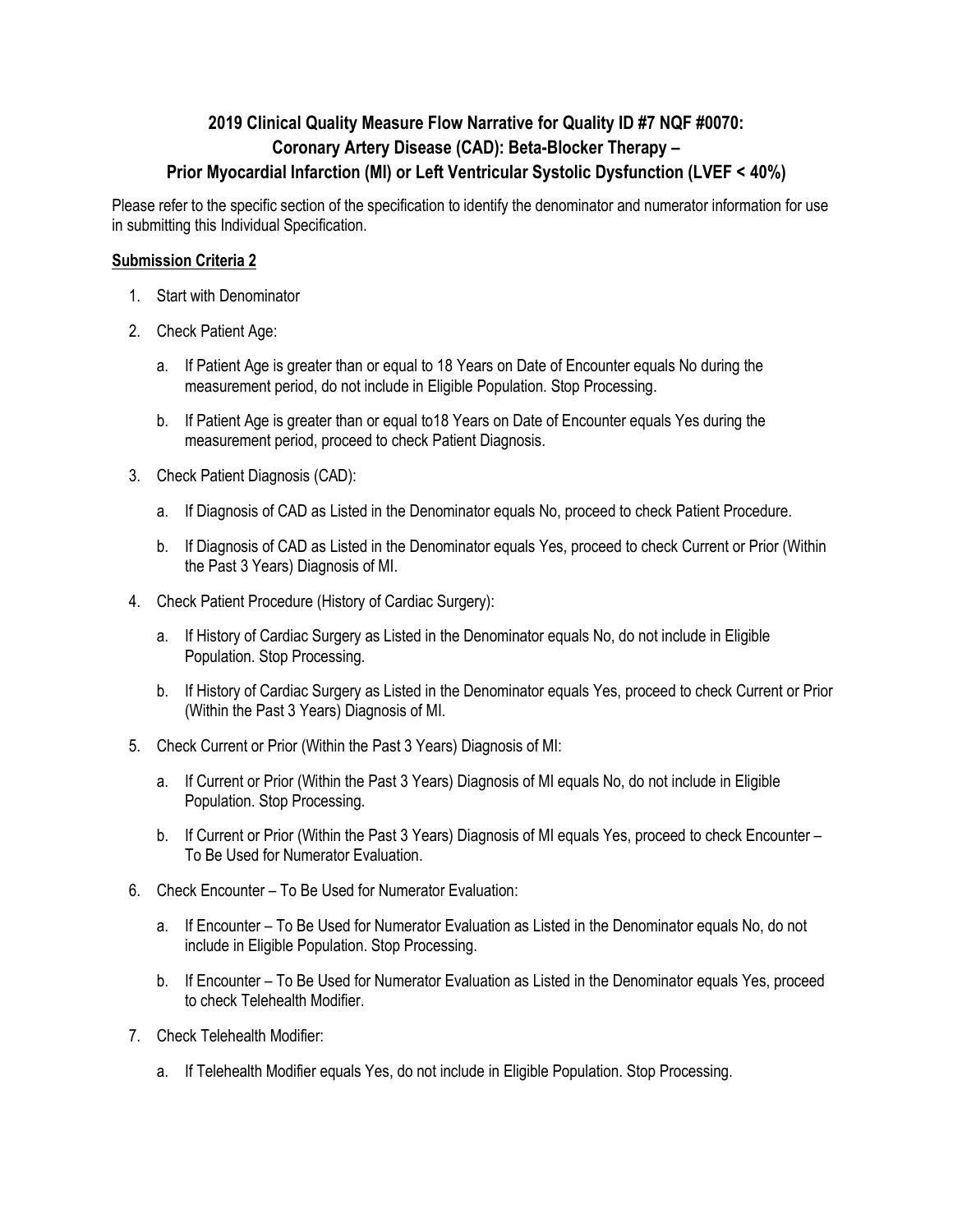- b. If Telehealth Modifier equals No, proceed to check At Least One Additional Patient Encounter During Performance Period.
- 8. Check At Least One Additional Patient Encounter During Performance Period:
	- a. If At Least One Additional Patient Encounter During Performance Period as Listed in the Denominator equals No, do not include in Eligible Population. Stop Processing.
	- b. If At Least One Additional Patient Encounter During Performance Period as Listed in the Denominator equals Yes, proceed to check Telehealth Modifier.
- 9. Check Telehealth Modifier:
	- a. If Telehealth Modifier equals Yes, do not include in Eligible Population. Stop Processing.
	- b. If Telehealth Modifier equals No, include in the Eligible Population.
- 10. Denominator Population:
	- a. Denominator Population is all Eligible Patients in the Denominator. Denominator is represented as Denominator in the Sample Calculation listed at the end of this document. Letter d<sup>2</sup> equals 80 patients in the Sample Calculation.
- 11. Start Numerator
- 12. Check Beta-Blocker Therapy Prescribed or Currently Being Taken:
	- a. If Beta-Blocker Therapy Prescribed or Currently Being Taken equals Yes, include in Data Completeness Met and Performance Met.
	- b. Data Completeness Met and Performance Met letter is represented in the Data Completeness and Performance Rate in the Sample Calculation listed at the end of this document. Letter  $a^2$  equals 40 patients in the Sample Calculation.
	- c. If Beta-Blocker Therapy Prescribed or Currently Being Taken equals No, proceed to check Documentation of Medical Reason(s) for Not Prescribing Beta-Blocker Therapy.
- 13. Check Documentation of Medical Reason(s) for Not Prescribing Beta-Blocker Therapy:
	- a. If Documentation of Medical Reason(s) for Not Prescribing Beta-Blocker Therapy equals Yes, include in Data Completeness Met and Denominator Exception.
	- b. Data Completeness Met and Denominator Exception letter is represented in the Data Completeness and Performance Rate in the Sample Calculation listed at the end of this document. Letter b<sup>4</sup> equals 10 patients in the Sample Calculation.
	- c. If Documentation of Medical Reason(s) for Not Prescribing Beta-Blocker Therapy equals No, proceed to check Documentation of Patient Reason(s) for Not Prescribing Beta-Blocker Therapy.
- 14. Check Documentation of Patient Reason(s) for Not Prescribing Beta-Blocker Therapy:
	- a. If Documentation of Patient Reason(s) for Not Prescribing Beta-Blocker Therapy equals Yes, include in Data Completeness Met and Denominator Exception.